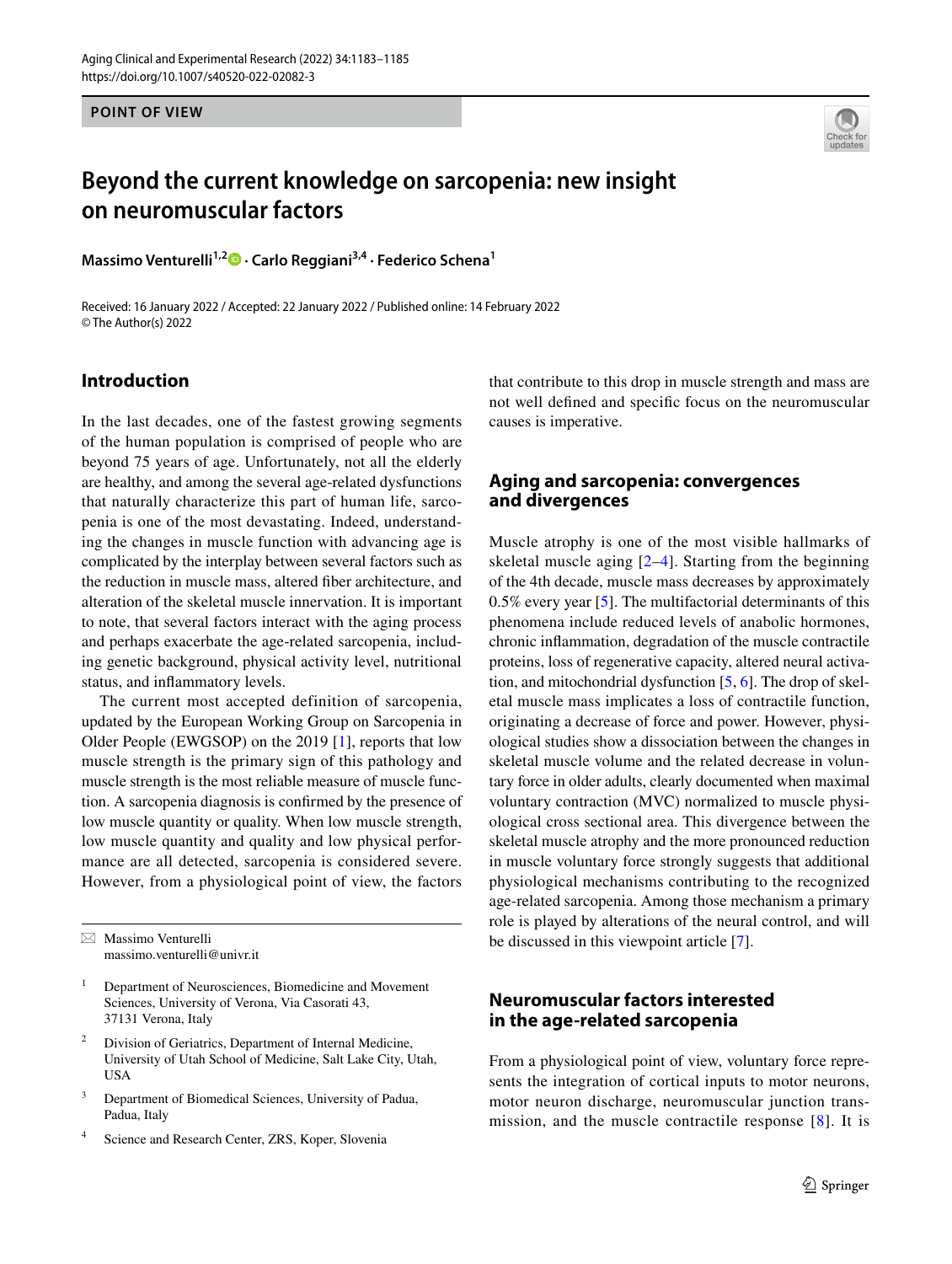well-established that potential candidates for the recognized age-related decline in voluntary force include the reduction in the number of motor neurons, alterations in motor unit structure and function, and reduced motoneuron fring rate, causing an attenuated skeletal muscle contractility (Fig. [1\)](#page-1-0) [\[9](#page-2-7)]. The available evidence supports the view that the alterations of the cortical inputs to motor neurons are associated with the age-related changes of the cortical neurons. Indeed, there is an atrophy of neuronal tissues in the central nervous system [[10\]](#page-2-8), coupled with a considerable reduction in the number motor cortex cells, associated with a decrease of gray and white matter volumes. Indeed, the decline of specifc motor-task performance is correlated with the reduction in cerebral cortex thickness. Moreover, during aging the activity of the cerebral cortex is characterized by alterations in the balance between inhibition and activation processes, in diferent cortical and sub-cortical areas. For instance, it has been showed in elderly that there is a decreased inter-hemispheric inhibition [[10](#page-2-8)], shorter silent period [[11\]](#page-2-9), and a reduced intra-cortical inhibition after fatiguing exercise (Fig. [1\)](#page-1-0). It is also interesting to note that the contralateral hemisphere is heavily activated during motor tasks in the elderly [[12](#page-2-10)]. This lack of cortical inhibition areas may lead to hyper activation of additional motor units. Whether these changes in cortical inputs are the result of a natural



<span id="page-1-0"></span>**Fig. 1** Conceptual schematic of the neuromuscular factors responsible for age-related sarcopenia. The reduction in cortical inputs, increased cerebral cortex atrophy, increased motor-neurons apoptosis and neuromuscular junction impairment associated with increased levels of reactive oxygen species (ROS) derived from mitochondrial dysfunction are key factors underpinning the loss of skeletal muscle mass and function

degradation of neural functions or are compensatory mechanisms, is still a matter of debate [[10\]](#page-2-8).

Indeed, aging is also paralleled by changes in motor unit morphology and function, combined with distorted neural activity at spinal and supraspinal levels [\[13\]](#page-2-11). Evidence shows that the age-related apoptosis of spinal motor neurons appears relatively earlier in relation to the decline in human muscle mass [\[13](#page-2-11)]. It is important, however, to underline that the loss of motor units becomes relevant after the 7th decade of life. The etiology of these age-related morphological changes in motor neurons can be likely found in the accumulation of oxidative stress [\[13](#page-2-11)]. Coupled with this rarefaction of the motor neurons, there is limited or partial reinnervation of the denervated muscle fbers by adjacent axons through collateral sprouting [[13](#page-2-11)]. This leads to a lower number of larger motor units, implicating dramatic consequences in the force production [[14\]](#page-2-12). In addition, aging is also coupled with substantial remodeling of the neuromuscular junction [[15\]](#page-2-13) that further decreases motor unit activation (Fig. [1\)](#page-1-0). In details, this phenomenon can be triggered by the age-related accumulation of reactive oxygen species (ROS) impacting motoneurons structure, with a consequent fragmentation of the neuromuscular junction. From a diferent point of view, this phenomenon can be triggered by the mitochondrial over production of ROS in the skeletal muscle fber, causing a degeneration of the neuromuscular junction and a consequent death of the motoneuron because of lacking of neural activation. Another hypothesis is that neuromuscular junction is impacted by aberrant neural activity of the central motor drive that is reduced during aging. Therefore, sarcopenia likely represents the interplay of diferent mechanisms with difering time courses and etiologies during the human lifespan [[7\]](#page-2-5).

The effectiveness of voluntary activation of motor units and skeletal muscle recruitment is another critical aspect that needs to be accounted for. The literature on this matter is disparate, some studies report lower activation levels in the elderly, while others indicate preserved levels of activation [\[16\]](#page-2-14). In this scenario, Venturelli et al. [[17](#page-2-15)] found that the contribution of voluntary activation is a major modulator of the decline in voluntary force production in oldestold individuals. Specifcally, despite a progressive decline in voluntary force generation, the locomotor limbs of the elderly showed a similar reduction in voluntary activation independent from the preservation of locomotion. This decline in muscle voluntary activation was also apparent in upper limbs. Further proof of the potential neuromuscular contribution to the age-related sarcopenia is provided by the determination of force generated by a single supramaximal electrical stimulus normalized to muscle cross sectional area (electrical evoked resting twitch). This variable is an indicator of contractile force, without the neural drive contribution, and evidence showed a preservation of resting twitch